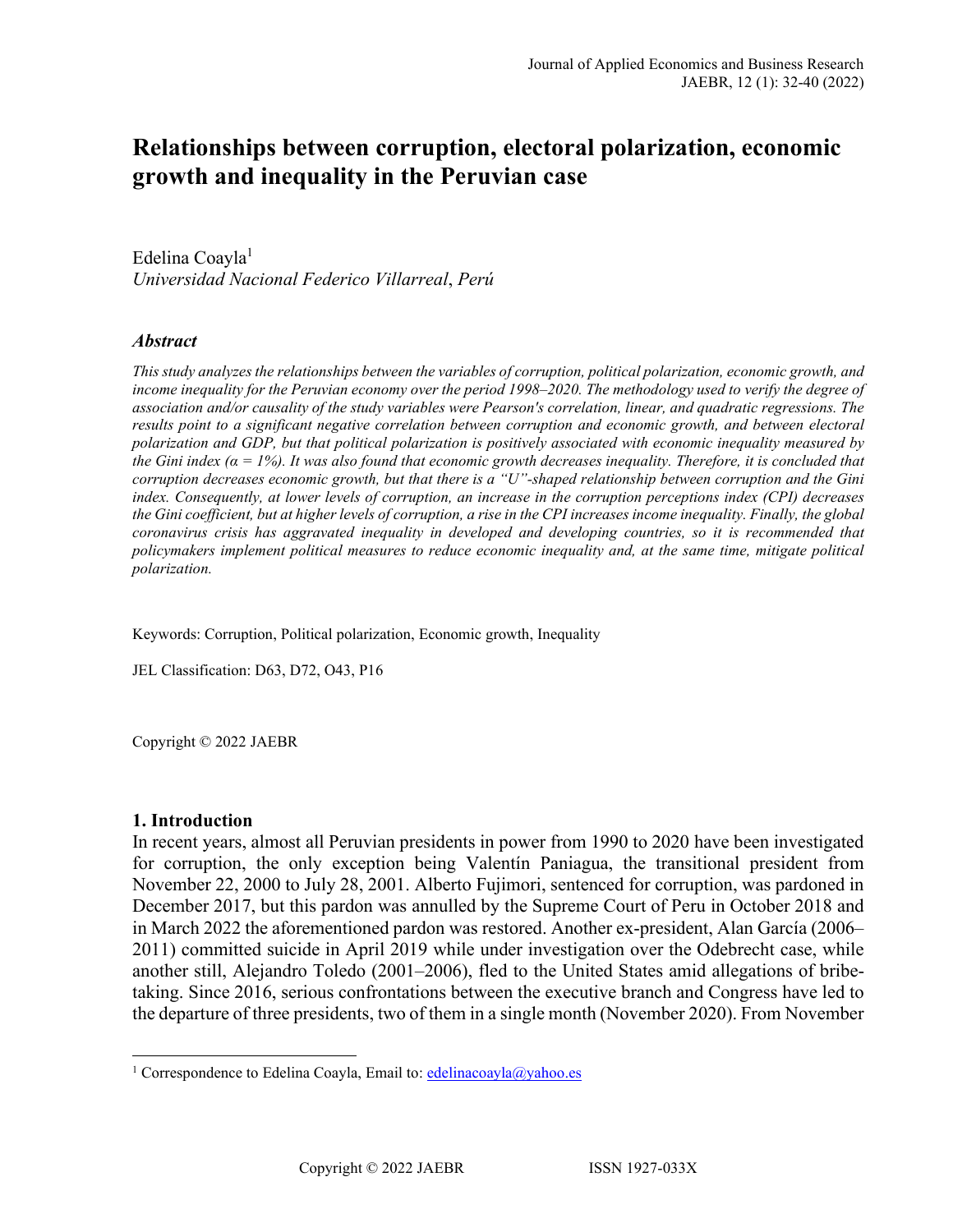17, 2020 to July 28, 2021, the transitional government of Francisco Sagasti led Peru without allegations of corruption.

Most recently, on June 6, 2021, candidates from the left and the right, Pedro Castillo and Keiko Fujimori, progressed to the second round of the presidential elections, reflecting great polarization towards the political extremes. According to Peru's National Office of Electoral Processes (ONPE), the eventual winner, Castillo, took 50.126% of the vote compared to Keiko Fujimori's 49.874%.

Although a decrease in Peru's Corruption Perceptions Index (CPI) was recorded in 2018, according to Samuel Rotta, executive director of Proética, this was due to the discovery of the criminal network known as *Los Cuellos Blancos del Puerto* ("The White Collars of the Port") and the capture of senior justice sector figures, including high magistrates, operating within it and of the *Club de la Construcción* ("Construction Club"). [1](#page-1-0) With regard to the Lava Jato corruption case—in which Odebrecht was central—74% of Peruvians believe that both the companies paying the bribes and the politicians receiving them share equal blame, according to Proética.

Using panel data from the United States, Melki and Pickering (2020) tested the hypothesis that party polarization reduces corruption. Defining polarization as the ideological distance between parties, they argued that this phenomenon can increase political responsibility, and indicated a correlation between corruption and polarization of 0.44.

Alfada (2019) adopted a non-linear approach based on the number of corruption cases investigated to determine the corruption threshold in the provinces of Indonesia over the period 2004–2015. They found that corruption has a detrimental effect on economic growth for provinces with levels of corruption below the threshold of 1,765 points, and a strong destructive effect for provinces with corruption levels above this threshold. For their part, Sáenz-Castro and García-González (2019) detected a positive correlation between corruption and inequality for 24 departments of Colombia in the period 2008 to 2017.

An Ipsos Perú survey conducted in May 2021 found that 86% of Peruvian citizens want changes to the country's economic model; the economists consulted argue that the neoliberal model applied in the last three decades perpetuates inequity (La República, May 04, 2021).

This study is important because corruption, as well as impeding Peru's economic development, generating considerable economic and social costs, and increasing inequality, encourages electoral polarization. According to the Office of the Controller and the Ombudsman's Office, in Peru corruption results in annual losses of more than 23 billion soles in public resources, in addition to curtailing fundamental rights, democracy, and the adequate provision of public services. There is a vital need for Peru's public officials to promote the common interests of the nation rather than private interests.

<span id="page-1-0"></span><sup>&</sup>lt;sup>1</sup> In November 2021, Indecopi's Free Competition Defense Commission sanctioned several construction companies (including major players such as Graña y Montero, Camargo y Correa, Altesa, CyM, Aramsa, Cosapi, and Obrainsa, among others) for illegally distributing 112 tenders between November 2002 and December 2016.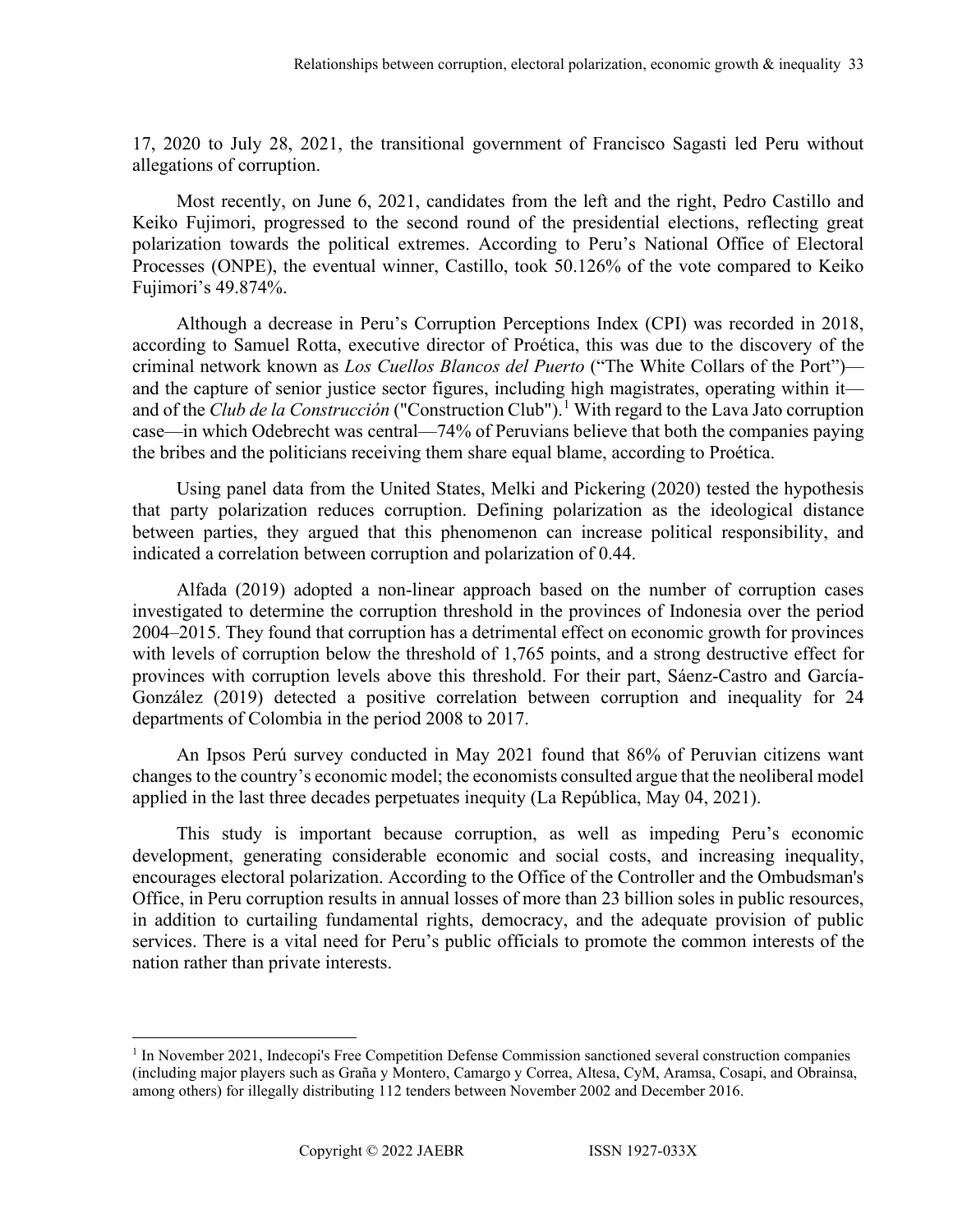In this context, the objective of this study is to determine the relationships between corruption, electoral polarization, economic growth, and income inequality. The article is divided into three parts. The literature review conceptualizes the variables and the empirical evidence. Then, the methodology section details the data sources and indicators of corruption, inequality, and electoral polarization. In the third section, the results are presented, the correlations and regressions are applied, and the findings are discussed in the light of previous studies.

## **2. Literature Review**

Transparency International's CPI measures the perceived levels of corruption in the public sector. From 1998 to 2011, the maximum possible score in the index was 10 (country without corruption). In 2012, the maximum score was changed to 100. Transparency International defines corruption as the abuse of entrusted power for private gain. Both income inequality and violence are directly linked to it, as the effects of weak democratic governance and corrupt practices (Transparency International, 2012).

Hongdao et al. (2018) studied the effects of the rule of law on economic growth and the prevention of corruption in China. They noted that reducing corruption increases economic growth. They also showed that the rule of law plays an intermediate role in the prevention of corruption and stimulates economic growth, and that economic growth significantly lowers the level of control of corruption.

In a study of the polarization of society in Europe, García (2019) used the European Social Survey (ESS) to analyze the political inclinations of European citizens between 2006 and 2016. Using a scale from 0 (extreme left) to 10 (extreme right), they detected that preferences for the most extreme options increased very little.

Employing the generalized method of moments (GMM) for a panel of 48 countries from 2012 to 2019, Afonso and Rodrigues (2021) observed an adverse effect of corruption (measured using the CPI) on the growth of GDP per capita. In addition, they found that developing economies, regardless of government size, benefit less from the reduction in corruption; in short, the size of government is not enough in itself to explain the influence of corruption on economic activity (Afonso and Rodrigues, 2021).

Guirola (2021) argued that political polarization can affect economic results because hostility towards opponents (that is, affective polarization) shapes subjective expectations. First, he examined 134 cabinet changes between 1990 and 2019 in 27 European countries and showed that supporters on the left and right shift their economic expectations in opposite directions in the aftermath.

Winkler (2019) studied the effect of income inequality on political polarization and found that an increase in the Gini coefficient at the local level increases the probability of supporting a political party on the extreme left or right of the ideological spectrum.

Quiroz (2013) highlighted the historical significance of corruption (which he defined as the misuse of political-bureaucratic power to obtain economic or political advantages contrary to development goals) in Peru, as well as its causes and consequences, from the colonial era to 2000.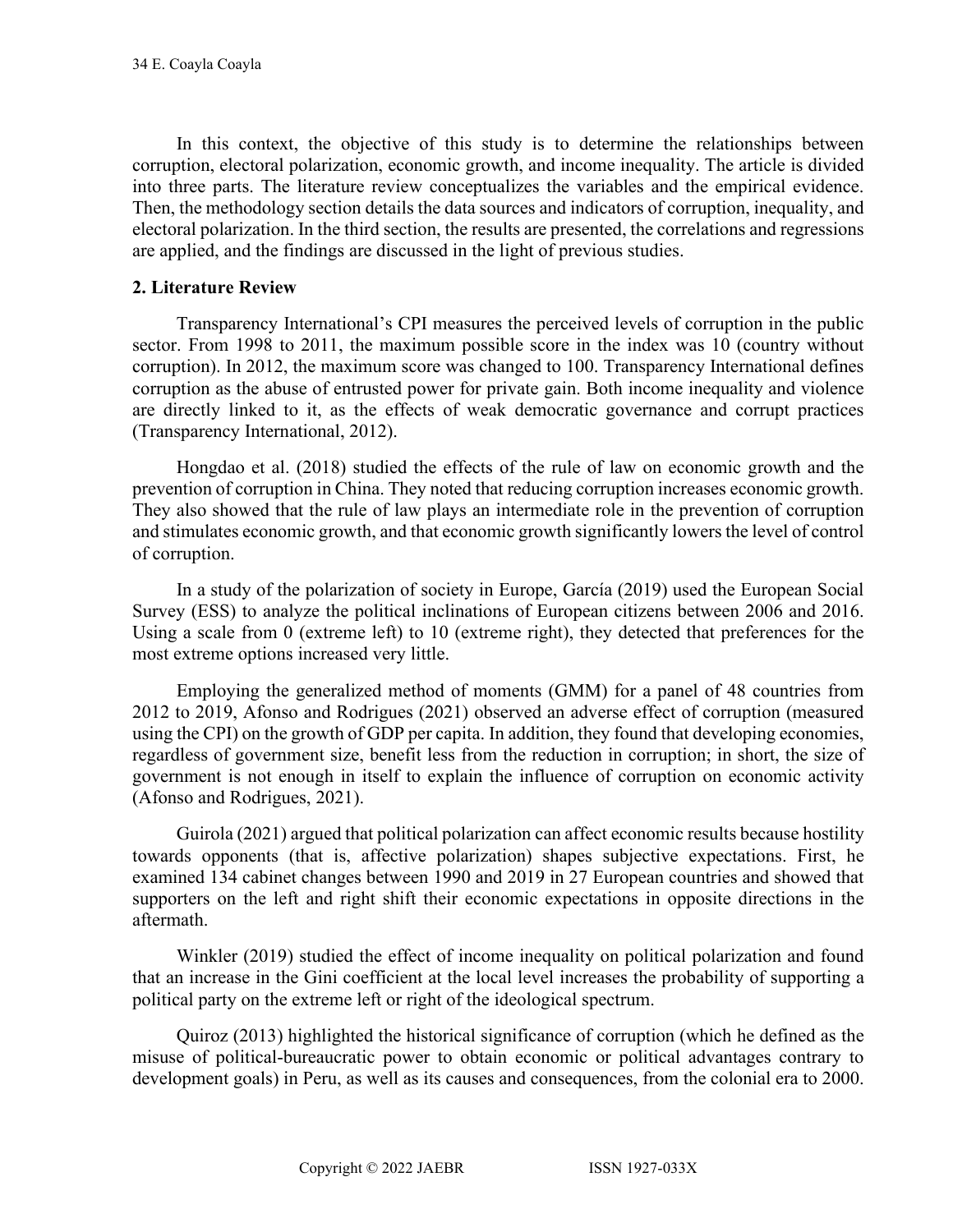Specifically, he focused on how the generations-old networks of systemic and cyclical corruption in the public and private spheres limit development and generate economic and institutional costs as well as poverty. Conversely, control of corruption stimulates development.

Shack et al. (2020) estimated that in 2019. Peru lost around 15% of its overall executed public budget to corruption and functional misconduct. The three most affected regions were Callao, Lambayeque and Pasco, and at the national government level the sectors most impacted were the transport and communications, health, and education.

Sulemana and Kpienbaareh (2018), using panel data for 48 countries between 1996 and 2016, showed that higher levels of income inequality are associated with lower levels of corruption and suggested a changing relationship between income inequality and corruption across countries with different income trajectories. They also found that corruption causes income inequality; the results of OLS, random effects, and fixed effects models revealed a U-shaped relationship between income inequality and corruption for low- and lower-middle-income African countries.

Peru's CPI in 2020 was 38 (International Transparency). By contrast, Uruguay, with a CPI that same year of 71, is the cleanest country in Latin America. This annual index reflects the perceptions of domestic and international businesspeople, academics, and risk analysts.

According to Fariñas and Ferlin (2020), corruption does not impede economic growth but it does deepen social inequality. Gupta et al. (2002) detected that high and growing corruption increases income inequality and poverty. Narayan and Sharmila (2019) pointed out that the economic literature has tested the relationship between corruption and income inequalities using a variety of data sources and techniques, but that economic research in this field is still young.

González and Sánchez (2019) built a theoretical microeconomic model and showed that in Mexico the poor are more affected than the rich by state corruption, since this phenomenon exacerbates economic inequality and/or concentration of wealth.

Increased corruption has been associated with higher income inequality elsewhere. An OLS estimate found that an increase of one unit of corruption (one unit reduction in corruption) increases the Gini income distribution coefficient by approximately 1.54 points; that is, the increase in corruption increases income inequality in African countries (Gyimah-Brempong, 2002).

In Peru, the majority of the population faces a daily struggle for survival and has a highly cynical view of national politics, largely because very few individuals are punished for corrupt practices (Ioris, 2016).

Among the possible impacts of COVID-19, it is necessary to investigate how the coronavirus crisis affects regional and global economic relationships (Karabag, 2020). According to Jungkunz (2021), the COVID-19 pandemic has the potential to reinforce social and political polarization by intensifying social differences, since it disparately affects the poorest in society.

## **3. Methodology**

This study estimates the degree to which corruption, political polarization, economic growth and income inequality were related in Peru over the study period 1998–2020. To this end,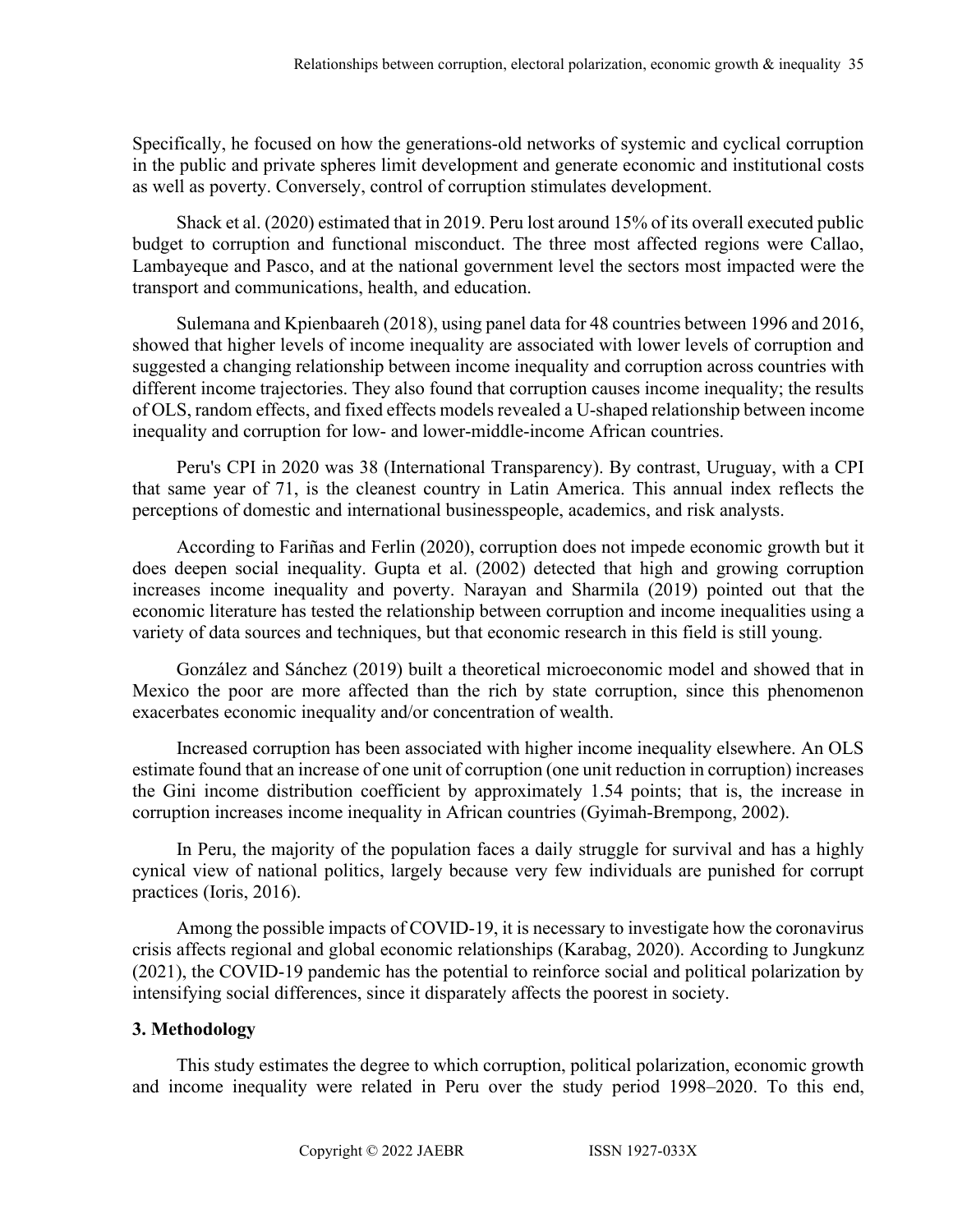secondary data was collected on the study variables. Corruption is measured using Transparency International's (CPI). As noted earlier, from 1998 to 2011 the index's scale ran from 0 to 10 (the latter denoting a "very clean country") and from 2012 this was changed to 0–100. For the present study period, 1998–2020, the score was standardized from 0 to 100 (multiplying by 10 the CPI score of Peru for the years 1998–2011). Economic growth based on GDP at constant 2007 prices was obtained from the Central Reserve Bank of Peru. Inequality was measured by way of the World Bank Gini index and electoral polarization, while the electoral polarization measure is based on the final second-round results of five presidential election processes (2001, 2006, 2011, 2016, and 2021) as declared by Peru's ONPE.

As a proxy of electoral polarization, the percentage difference (spread) between the winner and the loser of the second round was taken into account; for example, in 2001, the winner obtained 53.1% and the loser 46.9%, so the spread was 6.2%; During the following five years the spread continuously decreased until 2016, when it was 0.2% between the winner Pedro Pablo Kuczynski (center right), and the loser Keiko Fujimori (right). Since in Peru presidential elections are held every five years, the polarization proxy per year without a presidential election corresponds to the average between the spreads of the previous and subsequent year in which the second round of a presidential election takes place.

# **4. Results and Discussion**

## **Table 1. Correlations: Corruption, economic growth, and inequality, Peru 1998–2020**

|                                                                                                                |                                                | <b>GDP</b><br>(Millions of<br>soles at 2007<br>prices) | Corruption<br>Perceptions<br>Index | Polarization: Spread of<br>presidential elections,<br>final ONPE results<br>(2001, 2006, 2011,<br>2016, and 2021) | Gini Index               |
|----------------------------------------------------------------------------------------------------------------|------------------------------------------------|--------------------------------------------------------|------------------------------------|-------------------------------------------------------------------------------------------------------------------|--------------------------|
| GDP (Millions of soles at 2007)<br>prices)                                                                     | Pearson's correlation<br>Sig. (bilateral)<br>N |                                                        | $-0.491$<br>0.017<br>23            | $-0.983**$<br>0.000<br>20                                                                                         | $-0.951*$<br>0.000<br>23 |
| <b>CPI</b>                                                                                                     | Pearson's correlation<br>Sig. (bilateral)<br>N |                                                        |                                    | 0.061<br>0.799<br>20                                                                                              | $0.499*$<br>0.015<br>23  |
| Polarization: Spread of<br>presidential elections, final<br>ONPE results (2001, 2006,<br>2011, 2016, and 2021) | Pearson's correlation<br>Sig. (bilateral)<br>N |                                                        |                                    |                                                                                                                   | $0.939**$<br>0.000<br>20 |

\*. The correlation is significant at the 0.05 level (bilateral). \*\*. The correlation is significant at the 0.01 level (bilateral).

A strong negative correlation was found between the CPI and economic growth at the 5% significance level. Another finding is that electoral polarization is inversely related to GDP, but political polarization is directly associated with the Gini index ( $\alpha = 1\%$ ), which is also evidenced by Winkler (2019) for European regions. There is also a significant direct correlation ( $\alpha = 5\%$ ) between corruption and inequality, similar to the result obtained by Sáenz-Castro and García-González (2019). Our finding is also in line with Gyimah-Brempong (2002), who showed that corruption slows economic growth, and that corruption is positively correlated with income inequality.

According to the ANOVA, the linear regression model is adequate and the causal relationship between corruption and GDP is corroborated, in that corruption is shown to negatively affect GDP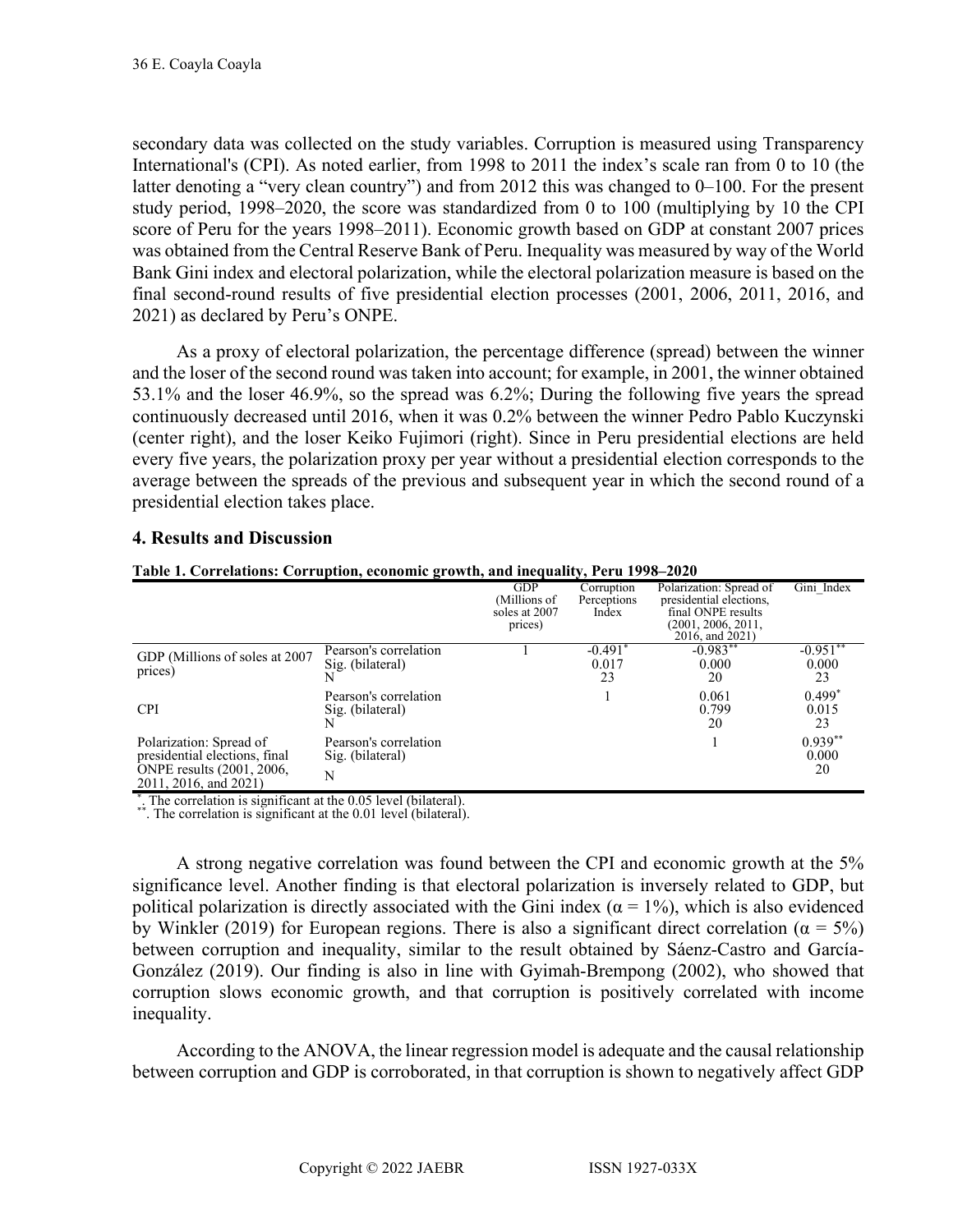at the 5% level of significance (Table 3). Moreover, it was found that higher polarization causes lower GDP in constant terms ( $\alpha = 1\%$ ).

**Table 2. Analysis of variance, GDP dependent variable at 2007 prices, Peru 1998-2020**

| ANOVA <sup>a</sup>                                     |            |                  |    |                  |         |                    |  |
|--------------------------------------------------------|------------|------------------|----|------------------|---------|--------------------|--|
| Model<br>df<br><b>Ouadratic mean</b><br>Sum of squares |            |                  |    |                  |         | Sig.               |  |
|                                                        | Regression | 217813243782.188 |    | 108906621891.094 | 319.192 | 0.000 <sub>b</sub> |  |
|                                                        | Residual   | 5800315329.879   |    | 341195019.405    |         |                    |  |
|                                                        | Total      | 223613559112.067 | 19 |                  |         |                    |  |

a. Dependent variable: GDP (Millions of soles at 2007 prices).

b. Predictor variables: (Constant), Polarization: Presidential election spread, final ONPE results (2001, 2006, 2011, 2016, and 2021).

#### **Table 3. Multiple linear regression, Peru 1998-2020**

|              | Coefficients <sup>a</sup>                                                                                            |                               |                      |                                     |           |       |  |  |
|--------------|----------------------------------------------------------------------------------------------------------------------|-------------------------------|----------------------|-------------------------------------|-----------|-------|--|--|
| <b>Model</b> |                                                                                                                      | Non-standardized coefficients |                      | <b>Standardized</b><br>coefficients |           | Sig.  |  |  |
|              |                                                                                                                      | B                             | <b>Typical error</b> | <b>Beta</b>                         |           |       |  |  |
|              | (Constant)                                                                                                           | 705505.529                    | 77885.590            |                                     | 9.058     | 0.000 |  |  |
|              | Corruption perception index                                                                                          | $-4813.770$                   | 2137.560             | $-0.088$                            | $-2.252$  | 0.038 |  |  |
|              | Polarization: Spread of presidential<br>elections, Final ONPE results%<br>(years 2001, 2006, 2011, 2016 and<br>2021) | -47240.869                    | 1890.965             | $-0.978$                            | $-24.982$ | 0.000 |  |  |

a. Dependent variable: GDP (Millions of soles at 2007 prices)

R square =97.4%, DW=1.884

#### **Table 4. Analysis of variance, Gini Index dependent variable, Peru 1998–2020**

| ANOVA <sup>a</sup>            |            |       |     |  |                       |         |                    |  |
|-------------------------------|------------|-------|-----|--|-----------------------|---------|--------------------|--|
| Model<br>df<br>Sum of squares |            |       |     |  | <b>Ouadratic mean</b> |         | Sig.               |  |
|                               | Regression | 0.124 |     |  | 0.041                 | 119.919 | 0.000 <sub>b</sub> |  |
|                               | Residual   | 0.006 | l 6 |  | 0.000                 |         |                    |  |
|                               | Total      | 0.130 | ١q  |  |                       |         |                    |  |

a. Dependent variable: LGini

b. Predictor variables: (Constant), LPBI, CPI, Polarization: Spread of presidential elections, final ONPE results (2001, 2006, 2011, 2016 and 2021)

#### **Table 5. Regression, dependent variable: natural logarithm of the Gini index, Peru 1998–2020**

|       | Coefficients <sup>a</sup>                                                                                                |                                            |                      |                      |                      |                |  |
|-------|--------------------------------------------------------------------------------------------------------------------------|--------------------------------------------|----------------------|----------------------|----------------------|----------------|--|
| Model |                                                                                                                          | Non-standardized coefficients Standardized |                      | coefficients         |                      | Sig.           |  |
|       |                                                                                                                          |                                            | <b>Typical error</b> | <b>Beta</b>          |                      |                |  |
|       | (Constant)<br>Polarization: Spread of presidential<br>elections, ONPE at 100% (years 2001,<br>2006, 2011, 2016 and 2021) | 8.732<br>$-0.012$                          | 1.069<br>0.010       | $-0.331$             | 8.172<br>$-1.224$    | 0.000<br>0.239 |  |
|       | Corruption perception index<br>LGDP<br>$\cdots$                                                                          | $-0.005$<br>$-0.366$                       | 0.003<br>0.076       | $-0.111$<br>$-1.318$ | $-1.741$<br>$-4.786$ | 0.101<br>0.000 |  |

a. Dependent variable: LGini

R square =95.7%, DW=1.681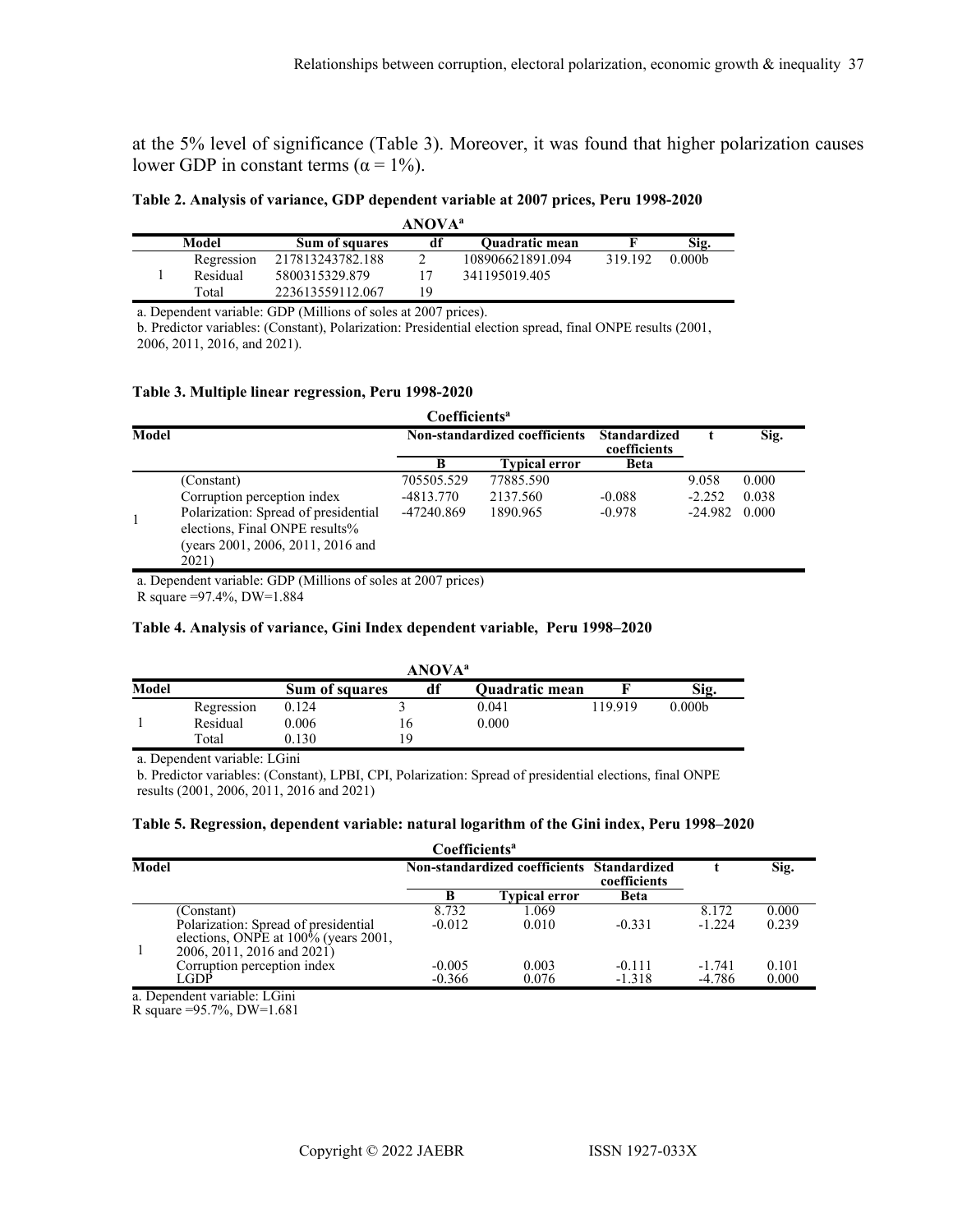We find that higher economic growth decreases inequality. However, corruption (CPI) negatively affects inequality with a p-value of 10.1%, slightly higher than  $\alpha$  = 10%, but polarization does not influence inequality (Table 5).

When the quadratic regression was applied to corruption and inequality in terms of the natural logarithms LCPI and LGini, respectively (Table 6), the result was a "U"-shaped curve (Figure 1).

| <b>Coefficients</b> |                               |                      |                                     |          |       |  |
|---------------------|-------------------------------|----------------------|-------------------------------------|----------|-------|--|
|                     | Non-standardized coefficients |                      | <b>Standardized</b><br>coefficients |          | Sig.  |  |
|                     | B                             | <b>Typical error</b> | <b>Beta</b>                         |          |       |  |
| <b>LCPI</b>         | $-33.247$                     | 15.349               | $-31.486$                           | $-2.166$ | 0.043 |  |
| $L$ CPI $**$ 2      | 4.606                         | 2.095                | 31.955                              | 2.198    | 0.040 |  |
| (Constant)          | 63.812                        | 28.093               |                                     | 2.271    | 0.034 |  |

**Table 6. Quadratic regression between corruption and the Gini index, Peru 1998–2020**



**Figure 1. "U" -shaped curve between corruption and the Gini index, Peru 1998–2020**

Based on the results obtained, it can be inferred that low levels of corruption reduce inequality until it reaches a minimum, after which a greater increase in the CPI causes greater inequality. Similarly to this finding, Sulemana and Kpienbaareh (2018) evidenced a U-shaped relationship between income inequality and corruption for African countries.

The COVID-19 pandemic has reinforced political polarization (Jungkunz, 2021), and has also deepened income inequality in both developed and developing countries. Using the World Values Survey from 1990 to 2020, Gu and Wang (2021) found a strong association between economic inequality (increased Gini coefficient) and political polarization, globally. In the Peruvian case, there is also evidence of a significant positive correlation between the Gini index and political polarization; therefore, it is recommended that as a palliative to the coronavirus pandemic crisis, policymakers implement political measures to reduce economic inequality and mitigate political polarization.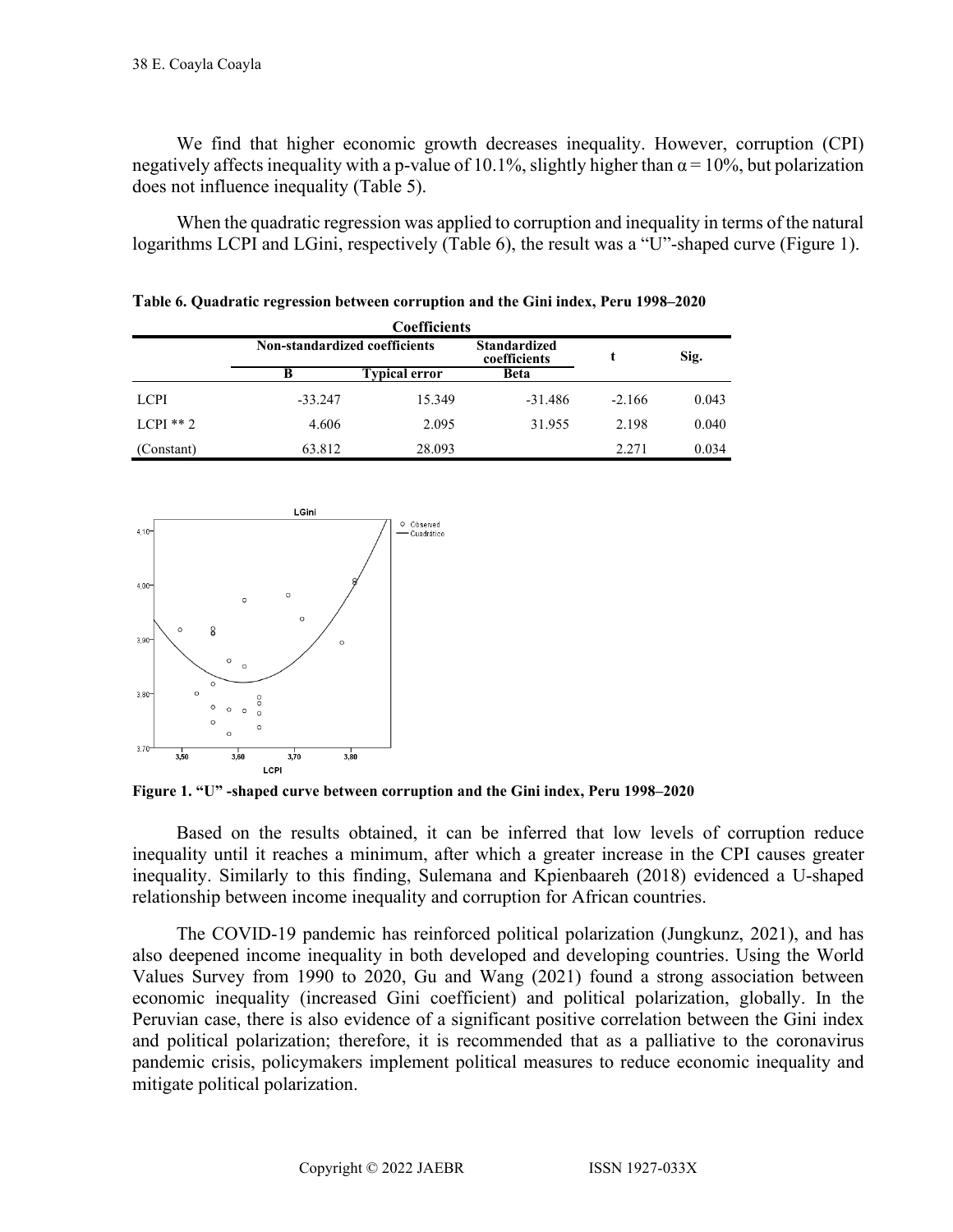# **5. Conclusion**

The goal of this study was to estimate the relationships between corruption, electoral polarization, economic growth, and income inequality in Peru. A strong negative correlation was found between the Corruption Perception Index (CPI) and economic growth. In terms of causality, corruption was found to decrease economic growth. Both corruption and political polarization negatively impact GDP in the Peruvian case. Electoral polarization is inversely related to GDP and directly to the Gini index ( $\alpha = 1\%$ ). The higher the growth, the lower the inequality. Likewise, a "U"-shaped relationship is evidenced between corruption and income inequality. At lower levels of corruption the increase in the CPI decreases the Gini index, and at important levels of corruption there is a direct relationship between the CPI and inequality.

# **References**

- Afonso A, Rodrigues E. 2021. Corruption and economic growth: does the size of the government matter?. *Economic Change and Restructuring*, 54:3. [https://doi.org/10.1007/s10644-021-](https://doi.org/10.1007/s10644-021-09338-4) [09338-4](https://doi.org/10.1007/s10644-021-09338-4)
- Alfada A. 2019. The destructive effect of corruption on economic growth in Indonesia: A threshold model. *Heliyon*, 5:10, e02649.
- Fariñas M, Ferlin M. 2020. Corrupción y desigualdad social: sendas de la antidemocracia. *Trayectorias Humanas Trascontinentales*, Números especiales: Corrupción y dilemas sobre justicia, 7, 11-26.<https://doi.org/10.25965/trahs.2495>
- García J. 2019. Polarización política: el fenómeno que debería estar en boca de todos. Mayo. CaixaBank.
- Gyimah-Brempong K. 2002. Corruption, economic growth, and income inequality in Africa. *Econ. Gov.* 3:3, 183–209.<https://doi.org/10.1007/s101010200045>
- González JM, Sánchez E. 2019. Corrupción para los ricos y los pobres en México: ¿Quién la soporta aún más? *El Trimestre Económico*, LXXXVI:344, 1033-1055. doi: 10.20430/ete.v86i344.799
- Gu Y, Wang Z. 2021. Income Inequality and Global Political Polarization: The Economic Origin of Political Polarization in the World. *Journal of Chinese Political Science*. <https://doi.org/10.1007/s11366-021-09772-1>
- Gupta S, Davoodi H, Alonso-Terme R. 2002. Does corruption affect income inequality and poverty? *Economics of Governance*, 3:1, 23–45.
- Guirola L. 2021. Polarization and heterogeneous economic expectations: Evidence from three decades of cabinet shifts. XXVIII Meeting on Public Economics, A Coruña, Spain.